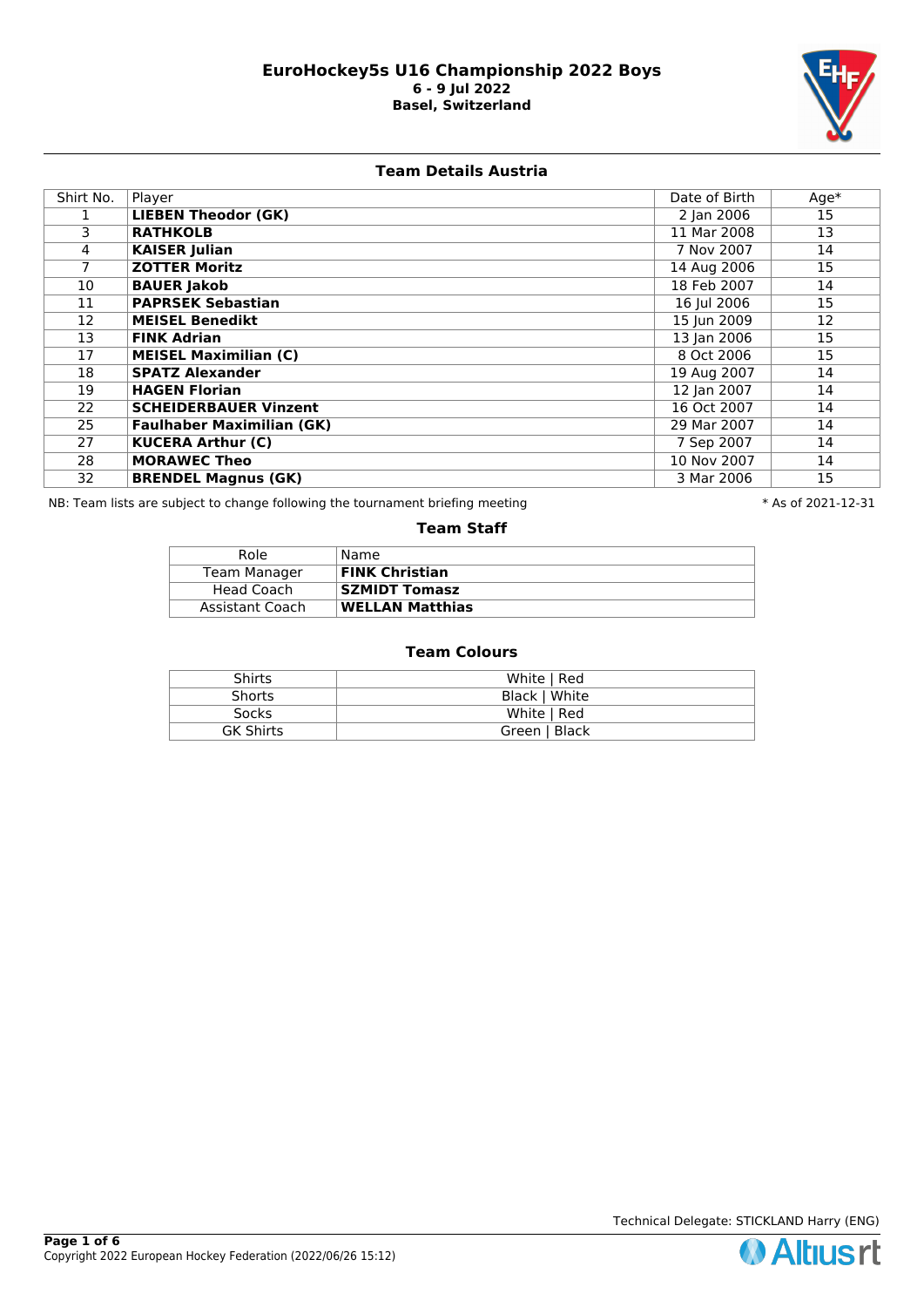

# **Team Details Croatia**

| Shirt No. | Player                      | Date of Birth | $Age*$ |
|-----------|-----------------------------|---------------|--------|
|           | <b>HRKALOVIĆ Bruno (GK)</b> | 29 May 2007   | 14     |
| 2         | <b>PRLIĆ Teo</b>            | 18 Mar 2007   | 14     |
| 3         | <b>VULETIĆ Fran</b>         | 7 Jun 2006    | 15     |
| 4         | <b>ZIDANIĆ Andrej (C)</b>   | 26 Jan 2007   | 14     |
| 5.        | ALEKSIĆ Luka                | 22 Sep 2007   | 14     |
| 6         | <b>DEKANIĆ KALINIĆ Luka</b> | 23 Jan 2007   | 14     |
|           | <b>HRUPEC Domagoj</b>       | 5 Jul 2006    | 15     |
| 8         | <b>BULJEVIĆ Marin</b>       | 18 Oct 2007   | 14     |
| 9         | <b>PERKOVIĆ Karlo</b>       | 2 Oct 2007    | 14     |
| 10        | <b>KUHAR Dan</b>            | 29 May 2007   | 14     |
| 11        | <b>GOLUB Luka</b>           | 16 Apr 2007   | 14     |
| 12        | <b>PALIĆ Niko (GK)</b>      | 8 Feb 2006    | 15     |
| 13        | <b>ŠINCEK Filip</b>         | 12 Mar 2007   | 14     |
| 14        | <b>VARGA Roko</b>           | 17 Sep 2006   | 15     |
| 15        | <b>MATIĆ Erik</b>           | 19 Feb 2006   | 15     |

NB: Team lists are subject to change following the tournament briefing meeting **the subset of 2021-12-31** \* As of 2021-12-31

#### **Team Staff**

| Role            | Name                |
|-----------------|---------------------|
| Team Manager    | <b>BAGUR Ivan</b>   |
| Head Coach      | <b>TAUŠAN Filip</b> |
| Physiotherapist | <b>FUJS Anze</b>    |

| Shirts           | White with red squares   Blue with white squares |
|------------------|--------------------------------------------------|
| <b>Shorts</b>    | White   Blue                                     |
| <b>Socks</b>     | White   Blue                                     |
| <b>GK Shirts</b> | Black   Yellow                                   |

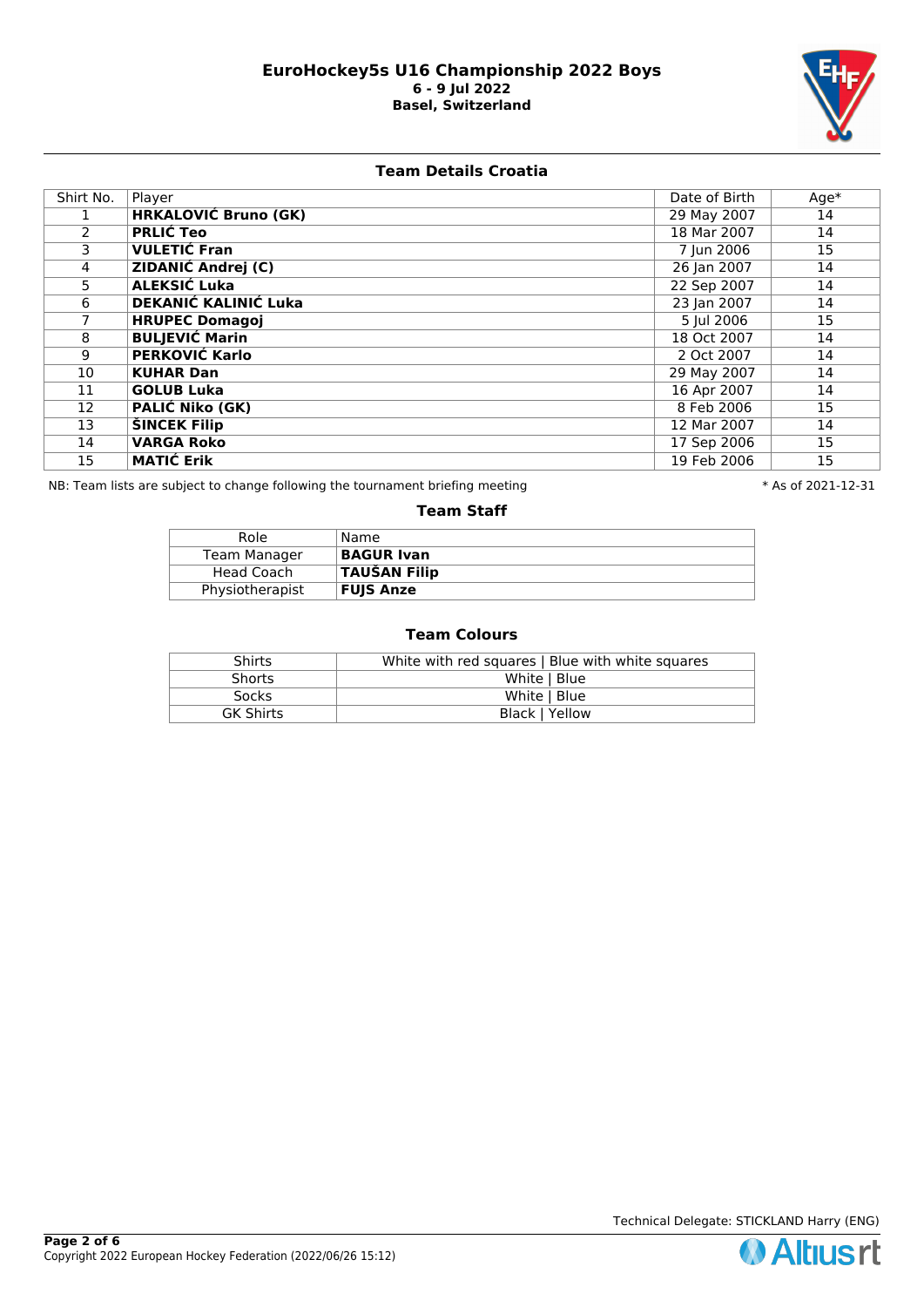

# **Team Details Poland**

| Shirt No.     | Player                        | Date of Birth | $Age*$ |
|---------------|-------------------------------|---------------|--------|
|               | <b>MUSIELSKI Kacper (GK)</b>  | 11 Feb 2006   | 15     |
| $\mathcal{P}$ | <b>BUCHER Emil</b>            | 24 Nov 2006   | 15     |
| 3             | <b>WOCHNA Jakub</b>           | 11 Sep 2006   | 15     |
| 4             | <b>KAWKA Szymon</b>           | 26 Aug 2006   | 15     |
|               | <b>WOLSZTYŃSKI Henryk</b>     | 11 Mar 2007   | 14     |
| 9             | <b>WYBIERZYŃSKI Stanisław</b> | 18 Jan 2006   | 15     |
| 10            | <b>SOBCZAK Adam</b>           | 14 May 2006   | 15     |
| 12            | <b>RAKOWICZ Jakub (GK)</b>    | 12 Jan 2006   | 15     |
| 15            | <b>CHOLT Nikodem</b>          | 14 Jul 2006   | 15     |
| 16            | <b>DANELSKI Maciej</b>        | 10 Jan 2007   | 14     |
| 17            | <b>SZTYMA Eryk</b>            | 11 Oct 2006   | 15     |
| 19            | <b>STRZEMKOWSKI Kamil</b>     | 9 Aug 2006    | 15     |
| 20            | <b>GUMNY Karol (C)</b>        | 24 Jun 2006   | 15     |
| 21            | <b>STRANZ Natan</b>           | 28 Aug 2006   | 15     |
| 22            | <b>BOSACKI Jakub</b>          | 4 Mar 2006    | 15     |
| 32            | <b>KURGAN Denis (GK)</b>      | 9 Jul 2007    | 14     |

NB: Team lists are subject to change following the tournament briefing meeting **the subset of 2021-12-31** \* As of 2021-12-31

### **Team Staff**

| Role             | Name                     |
|------------------|--------------------------|
| Team Manager     | <b>STRANZ Jakub</b>      |
| Head Coach       | <b>WOJCIESZAK Łukasz</b> |
| Physiotherapist  | <b>IOŹWIAK Beata</b>     |
| Video Technician | <b>KARAMUZ Patryk</b>    |

| Shirts           | White   Red         |
|------------------|---------------------|
| <b>Shorts</b>    | Red   Black         |
| Socks            | Red   Black         |
| <b>GK Shirts</b> | Royal Blue   Orange |

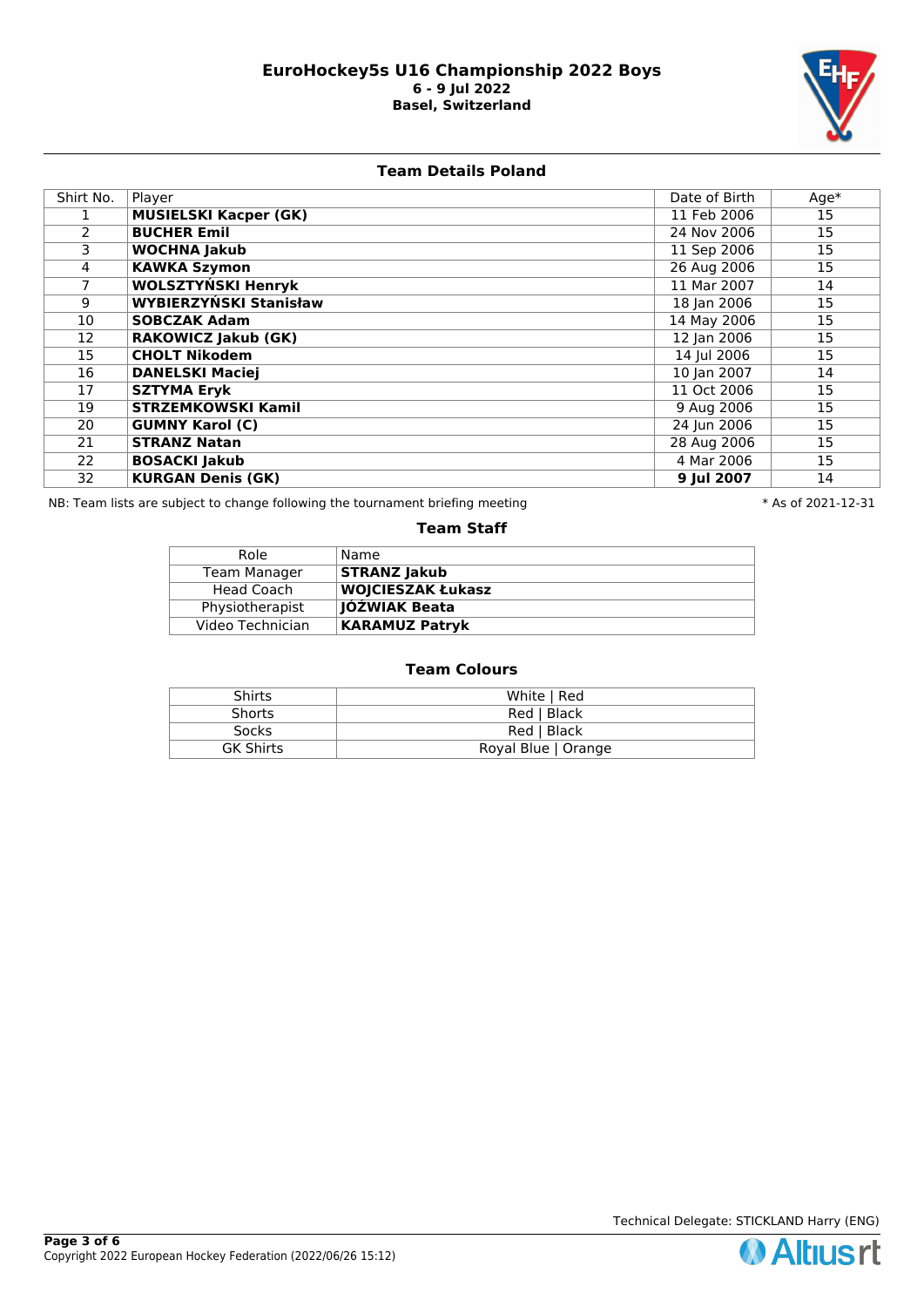

## **Team Details Switzerland**

| Shirt No. | Player                       | Date of Birth | $Age*$ |
|-----------|------------------------------|---------------|--------|
|           | <b>KNETA Lionel (GK)</b>     | 18 Oct 2006   | 15     |
| 6         | <b>SCHORNO Julian</b>        | 23 May 2006   | 15     |
|           | <b>BRUNOLD Alessio</b>       | 3 May 2006    | 15     |
| 8         | <b>RIBAUDO Maurizio</b>      | 14 Sep 2007   | 14     |
| 10        | <b>EUGSTER Basil</b>         | 11 Dec 2006   | 15     |
| 11        | <b>GREGORI Ian</b>           | 27 Oct 2006   | 15     |
| 14        | <b>KLESCHIN Jonathan (C)</b> | 17 Jan 2006   | 15     |
| 17        | <b>PEYER Noah</b>            | 17 Aug 2007   | 14     |
| 19        | <b>THIJS Louis</b>           | 4 Feb 2006    | 15     |
| 22        | <b>SPADA Matteo</b>          | 19 Nov 2007   | 14     |
| 26        | <b>THIJS Clément</b>         | 4 Feb 2006    | 15     |
| 44        | <b>GIORDANO Jil (GK)</b>     | 22 Nov 2006   | 15     |

NB: Team lists are subject to change following the tournament briefing meeting  $* A s$  of 2021-12-31

#### **Team Staff**

| Name                      |
|---------------------------|
| <b>SCHORNO Reto</b>       |
| <b>FISCHBACH Peter</b>    |
| <b>GRANDCHAMP Thierry</b> |
| <b>DARDAR Elyass</b>      |
| <b>BÜHLER Svenja</b>      |
| <b>GHONDA Viceline</b>    |
|                           |

| <b>Shirts</b>    | Red   White   |
|------------------|---------------|
| <b>Shorts</b>    | Red   Black   |
| <b>Socks</b>     | Red   White   |
| <b>GK Shirts</b> | Yellow   Blue |

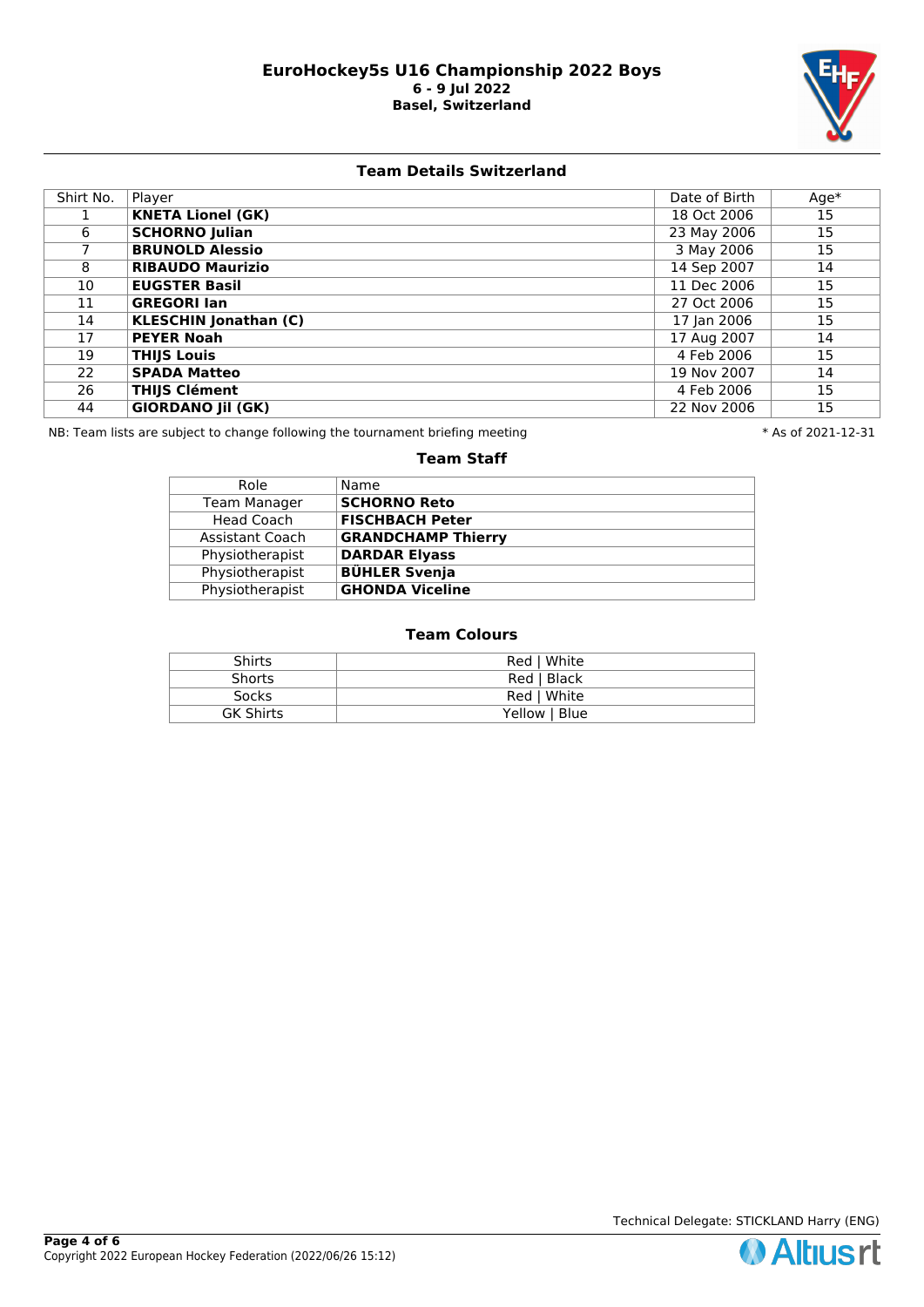

## **Team Details Ukraine**

| Shirt No. | Player                         | Date of Birth | $Age*$ |
|-----------|--------------------------------|---------------|--------|
|           | <b>MARKOVYCH Mykhailo (GK)</b> | 11 Jul 2007   | 14     |
| 2         | <b>AKATIEV Artem</b>           | 6 Jan 2007    | 14     |
| 3         | <b>SAMOILENKO Oleksandr</b>    | 15 Dec 2006   | 15     |
| 6         | <b>DROZHENKO Dmytro</b>        | 11 Nov 2006   | 15     |
|           | <b>RIABCHUK Serhii (C)</b>     | 12 Jan 2006   | 15     |
| 9         | <b>MYKHALCHUK Dmytro</b>       | 12 Feb 2007   | 14     |
| 10        | <b>TSYMBALIUK Vladislav</b>    | 16 Oct 2006   | 15     |
| 11        | <b>TUROCHKA Dmytro</b>         | 20 Jul 2008   | 13     |
| 12        | <b>LIESOHOR Ilia (GK)</b>      | 15 Jun 2007   | 14     |
| 13        | <b>SYNYTSIA Denys</b>          | 13 Oct 2006   | 15     |
| 14        | <b>KATERYNYCH Nazar</b>        | 17 Jun 2006   | 15     |
| 15        | <b>POPOVCHENKO Bohdan</b>      | 28 Jun 2008   | 13     |
| 16        | <b>SMALIUKH Daniil</b>         | 3 Feb 2006    | 15     |
| 17        | <b>KAPURA Artem</b>            | 2 Apr 2007    | 14     |
| 18        | <b>SHEVEL Kyrylo</b>           | 18 Jul 2006   | 15     |
| 19        | <b>SEMCHUK Illia</b>           | 12 Jul 2007   | 14     |
| 20        | <b>DOLIUK Yehor</b>            | 18 Feb 2007   | 14     |
| 22        | <b>FANTUKH Vladyslav (GK)</b>  | 6 Mar 2006    | 15     |

NB: Team lists are subject to change following the tournament briefing meeting **the subset of 2021-12-31** \* As of 2021-12-31

### **Team Staff**

| Role            | Name                        |
|-----------------|-----------------------------|
| Team Manager    | <b>SUKHOTINA Anastasiia</b> |
| Head Coach      | <b>BONDARCHUK Vitalii</b>   |
| Assistant Coach | <b>BAKUM Serhii</b>         |

| <b>Shirts</b>    | Yellow   Blue |
|------------------|---------------|
| <b>Shorts</b>    | Yellow   Blue |
| <b>Socks</b>     | Yellow   Blue |
| <b>GK Shirts</b> | Green   Red   |